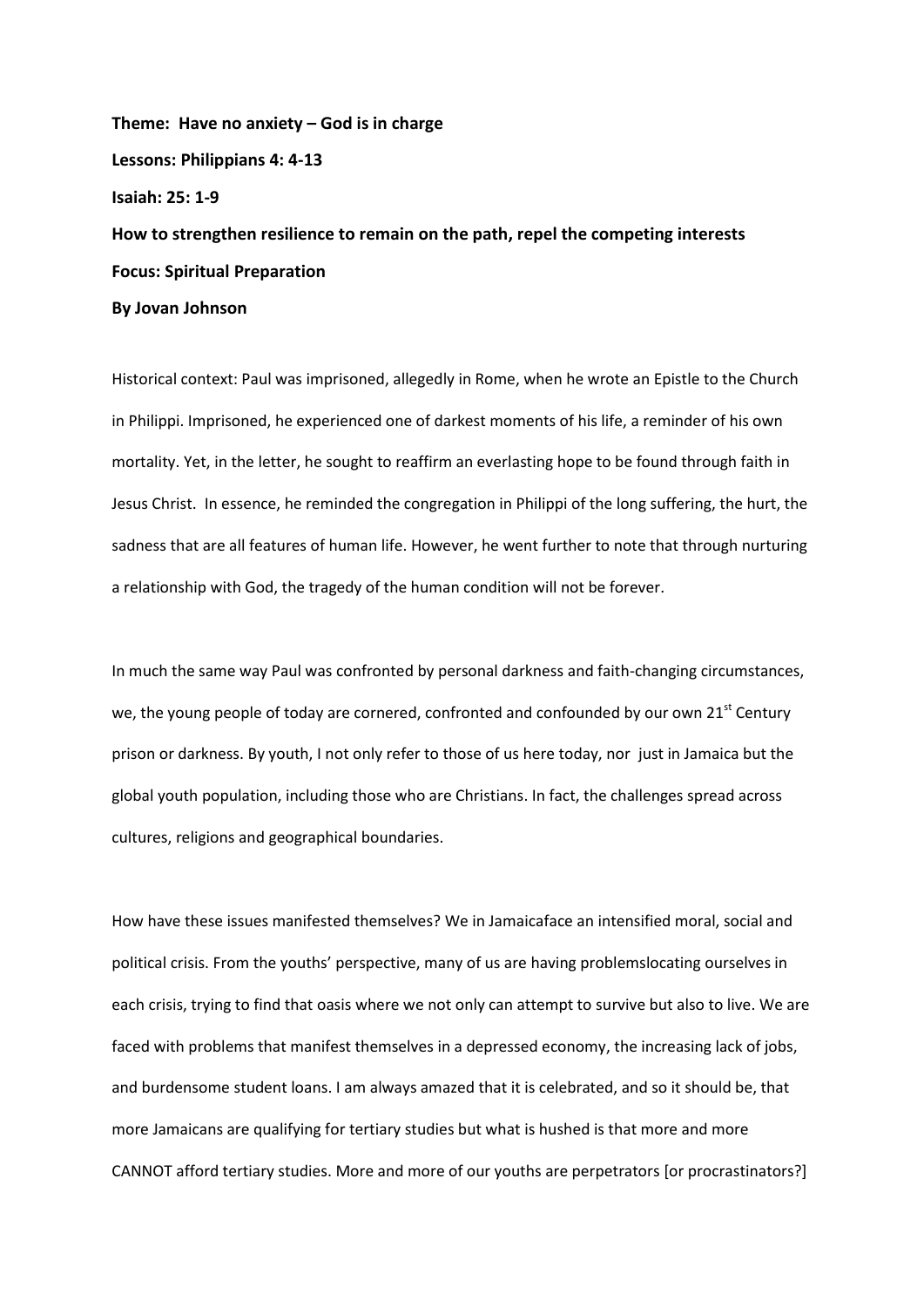of time in an increasingly sexualised society. More and more one wonders if childhood and youth are not fast disappearing.

But amid all of the personal darkness and faith-changing circumstances we face, I put it to you that preparation, or the lack of it, is a major cause. Meeting the challenges, which we must, requires that we have a sturdy belief in God, rooted in a spiritual understanding of our journey and purpose here on earth. Paul, as demonstrated in the letter to the Philippians, had an unshakeable belief in God, nurtured by his spiritual relationship. Likewise, our birth, infancy, childhood and the other stages of development, all prepare us for adulthood and the various responsibilities that come with it. Notice when certain behaviours are displayed, for example if a child misbehaves in public, one of the assertions is that the child was not brought up properly. In this case, it would be that the child was not prepared properly to display accepted public behaviour. It is much the same as how we treat the personal darkness and faith-changing circumstances which confront us as young people. Our response demonstrates how well we have been prepared or are being prepared.

For us as Christian youth, while the society, through socialisation, prepares us for life in the present, we are fundamentally being directed by the Holy Bible, and other teachings of the Church, to prepare ourselves for the present as well as the day of judgement. The Bible is full of illustrations of preparation for various circumstances, whether for Christ's coming as Mathew 24 speaks of it, or, to defend our faith as in the case of the First Letter of Peter, or, our call to repentance as in the case of St. Luke 13.

Spiritual preparation for difficulties in tuition funding, spiritual preparation for unemployment, spiritual preparation in the midst of crime and violence, spiritual preparation for almost any eventuality is the fundamental call of the Christian. Such preparation means acknowledging our